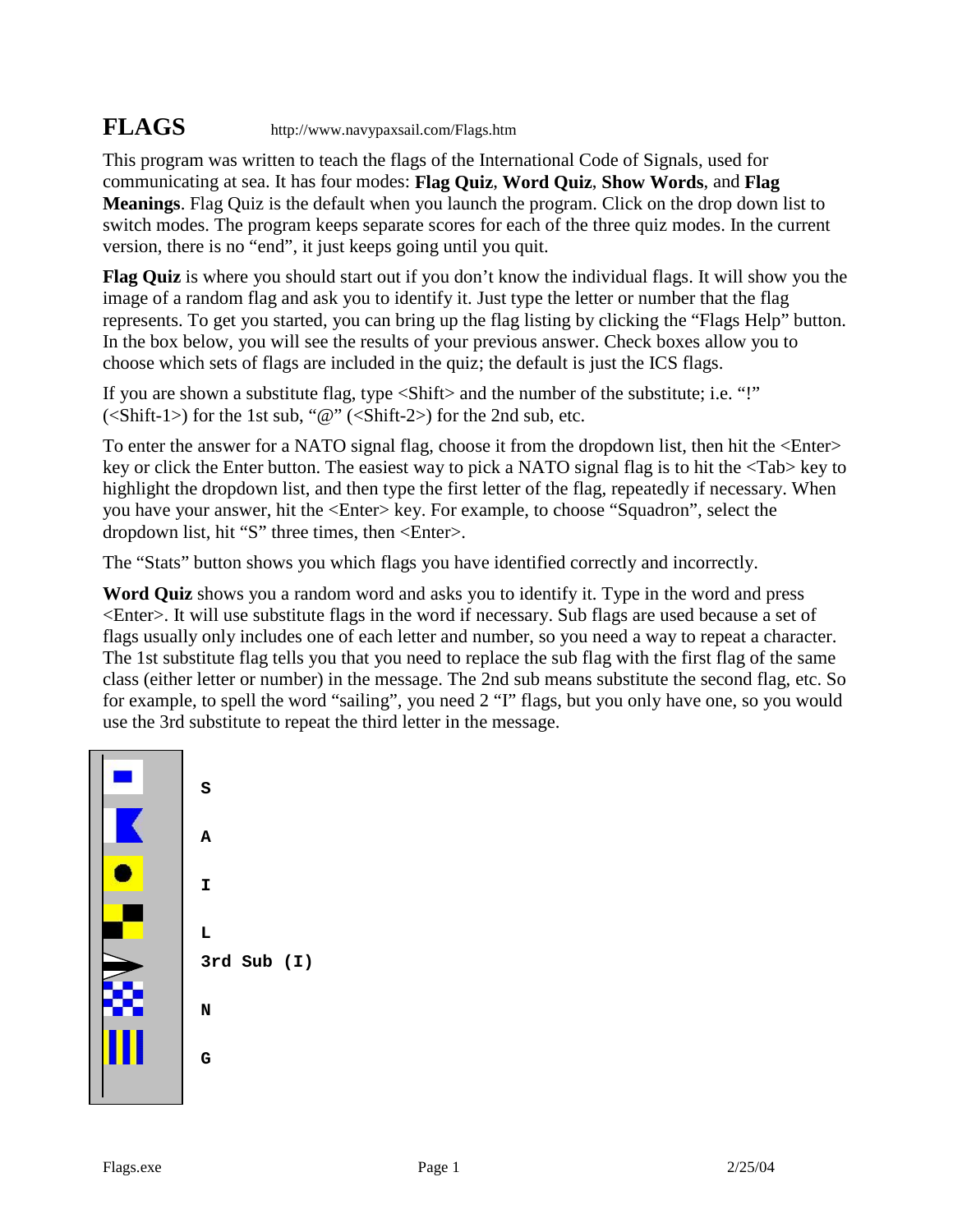**Show Words** just spells out in code flags whatever you type. It will use substitutes when necessary. If a letter or number is used more than twice, it will just use multiples of the same flag.

**Flag Meanings** is the last mode. It will quiz you on the meaning (from NIMA Pub 102) that each flag has when hoisted by itself. The program will show you a flag; choose its meaning from the drop down list and press <Enter>. You can bring up a list of meanings in addition to the flag help that was available in the other modes. Also, rolling the mouse over the image of a flag in the Flag Listing window will show its meaning.

Keep in mind that those meanings apply only when the flag is hoisted by itself; they don't "add up". "J" means "on fire and carrying dangerous cargo" and "I" means "turning to port", but "JI" together means "are you aground?" You need the International Code of Signals book to translate them all.



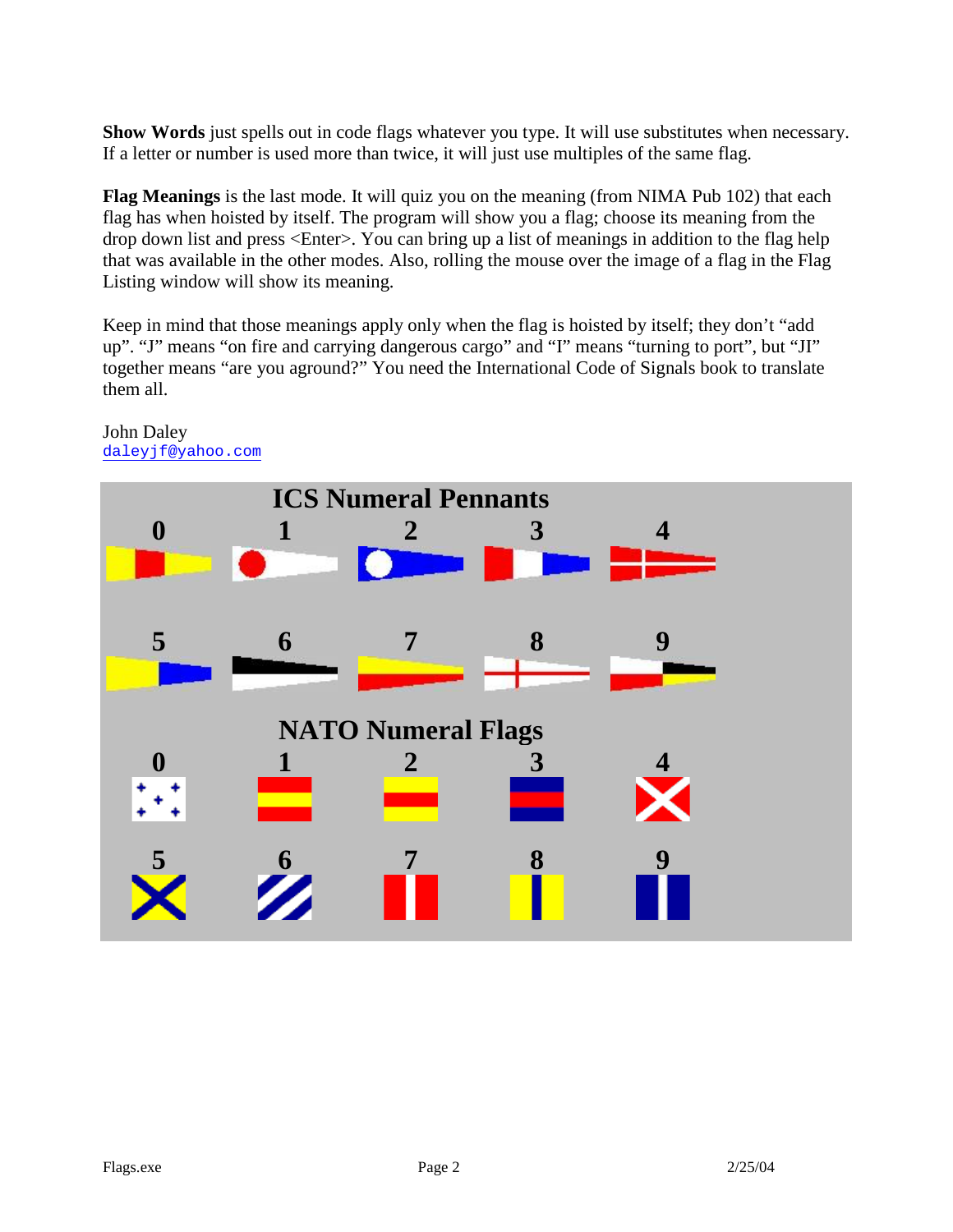## **ICS Letters**

- **A - I have a diver down; keep well clear at slow speed.**
- **B - I am taking in, or discharging, or carrying dangerous goods.**
	- **C - Yes (affirmative or "The significance of the previous group should be read in the affirmative").**
- **D - Keep clear of me; I am maneuvering with difficulty.**
- **E - I am altering my course to starboard.**
	- **F - I am disabled; communicate with me.**
	- **G - I require a pilot. When made by fishing vessels operating in close proximity on the fishing grounds it means: "I am hauling nets".**
- **H - I have a pilot on board.**
	- **I - I am altering my course to port.**
- **J - I am on fire and have dangerous cargo on board: keep well clear of me, or I am leaking dangerous cargo.**
- **K - I wish to communicate with you.**
- **L - You should stop your vessel instantly.**
	- **M - My vessel is stopped and making no way through the water.**
- **N - No (negative or "The significance of the previous group should be read in the negative").**
- **O - Man overboard.**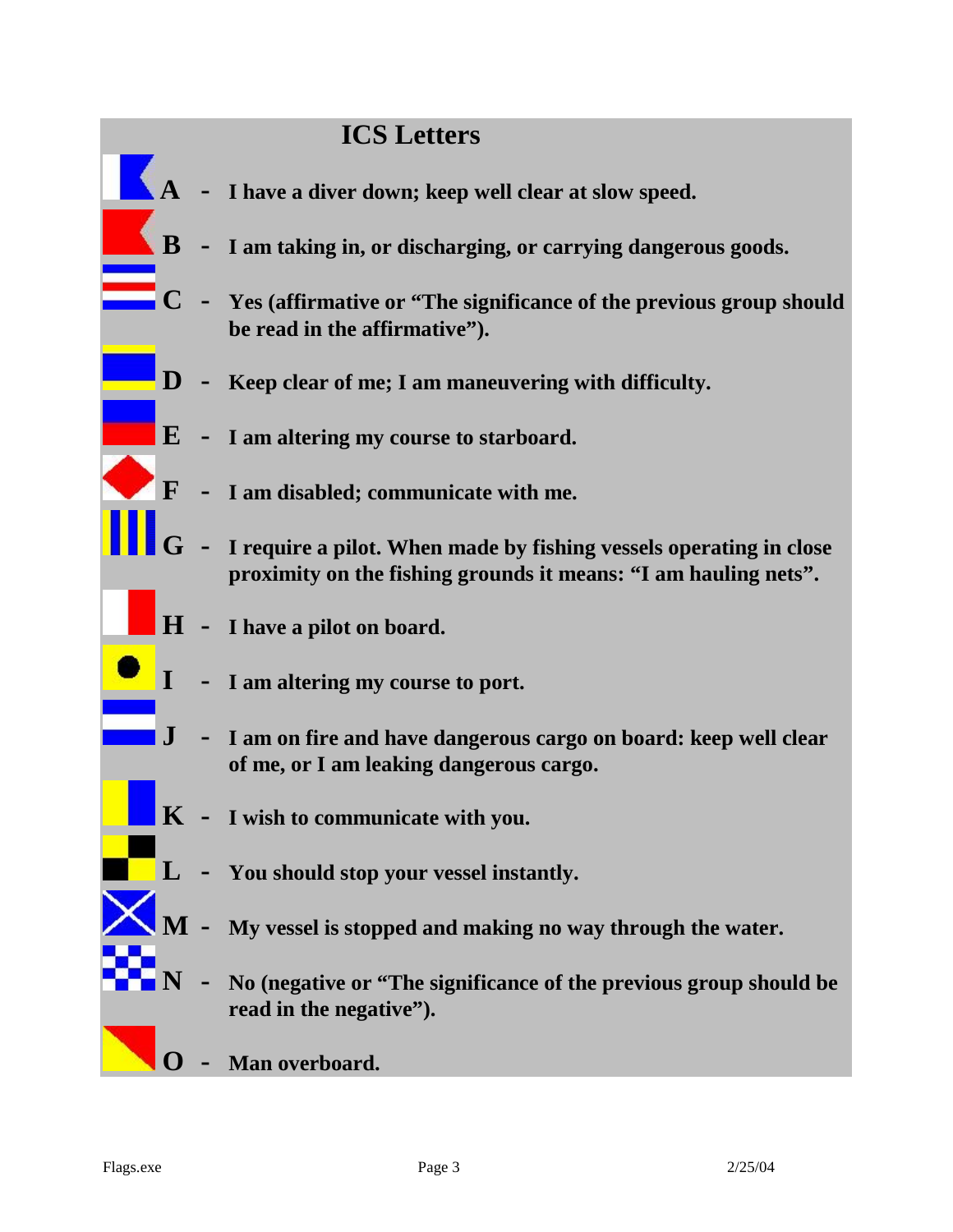